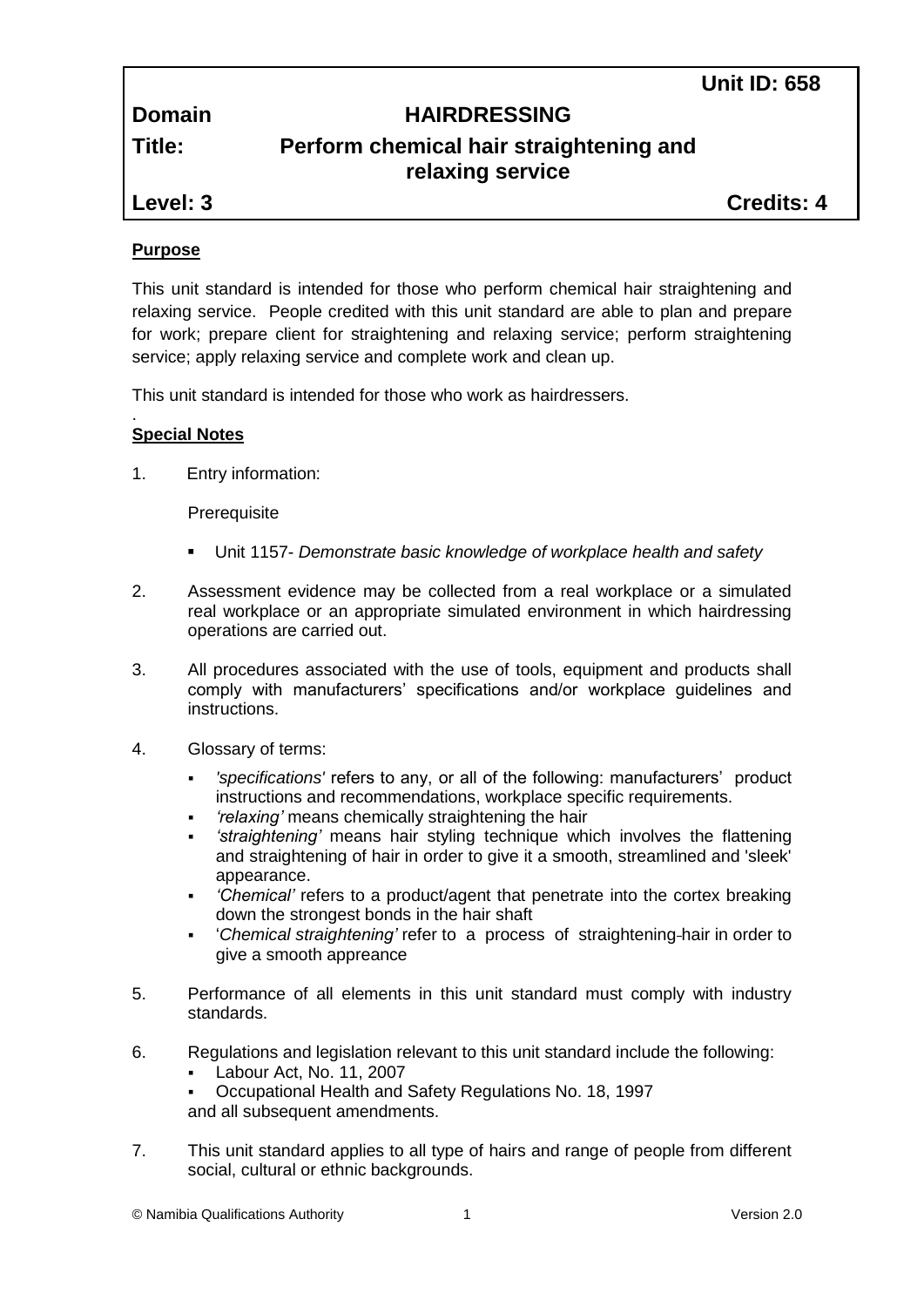#### **Quality Assurance Requirements**

This unit standard and others within this subfield may be awarded by institutions which meet the accreditation requirements set by the Namibia Qualifications Authority and the Namibia Training Authority and which comply with the national assessment and moderation requirements. Details of specific accreditation requirements and the national assessment arrangements are available from the Namibia Qualifications Authority and the Namibia Training Authority on [www.nta.com.na](http://www.nta.com.na/)

#### **Elements and Performance Criteria**

#### **Element 1: Plan and prepare for work**

#### **Range**

Planning and preparation may include but is not limited to workplace inspection, equipment defect identification, assessment of conditions and hazards and determination of work requirements.

Tools and equipment may include but are not limited to comb and sectional clips.

Products may include but are not limited to chemical relaxer and straightener products

#### **Performance Criteria**

- 1.1 Work instructions, including job card, client history record and product details are obtained, confirmed and applied.
- 1.2 Safety requirements are followed in line with safety plans and policies.
- 1.3 Tools and equipment selected to carry out tasks are consistent with the requirements of the job, checked for serviceability and any faults reported.
- 1.4 Products are safely handled and located ready for use in line with workplace procedures.
- 1.5 Measurement requirements for products are sourced and implemented in line with manufacturers' specifications and workplace procedures.
- 1.6 Environmental protection requirements are identified and applied in line with environmental plans and regulatory obligations.

#### **Element 2: Prepare client for straightening and relaxing service**

#### **Range**

Preparation methods may include but are not limited to procedures for using towels and apron to protect client against water and/or chemical spills.

Analysis of client hair may include but is not limited to porosity, elasticity, texture, density, length, scalp conditions, and growth patterns.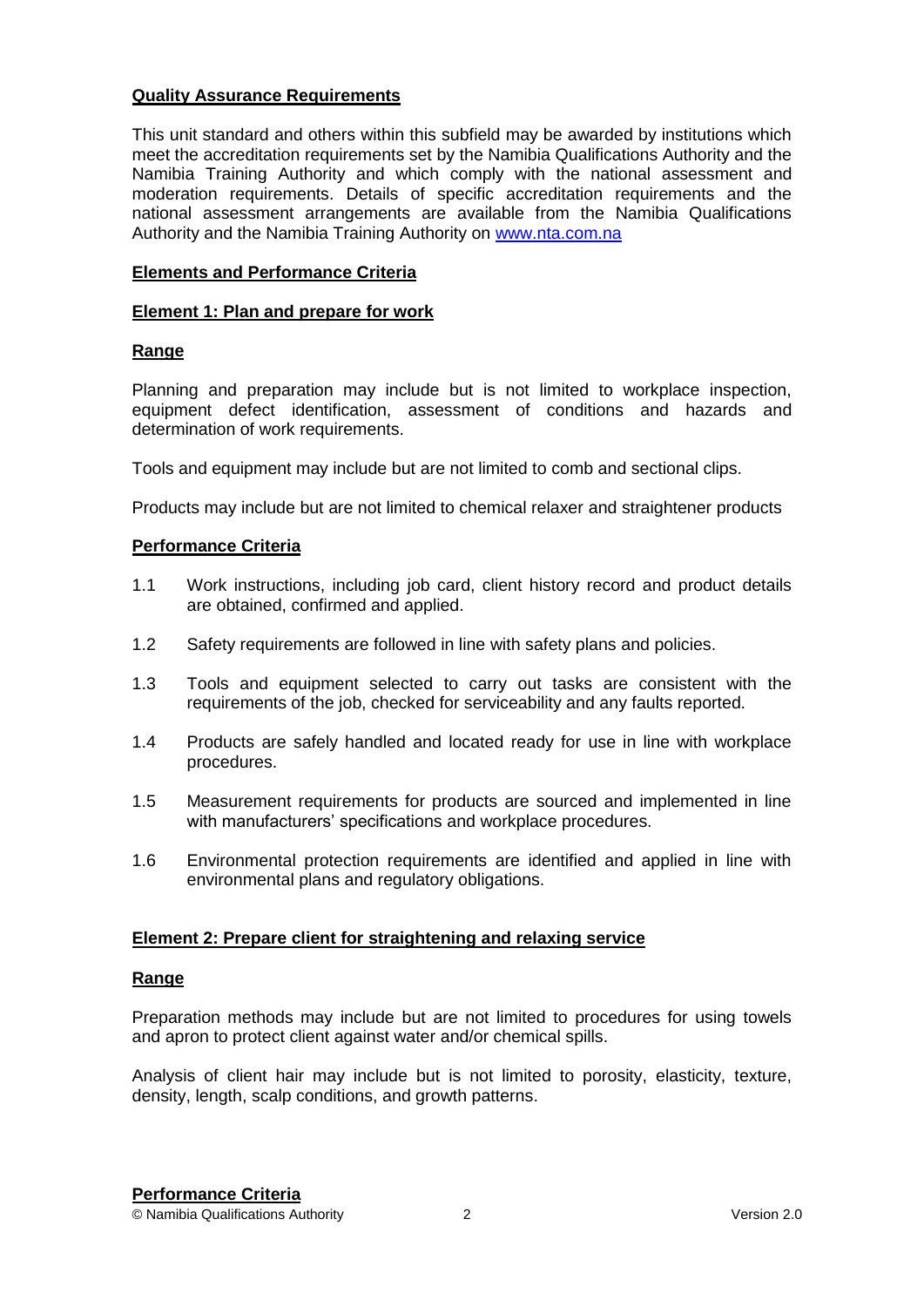- 2.1 Procedures and information required for preparing chemical straightening and relaxing service are identified and sourced in line with workplace procedures
- 2.2 Preparation methods are applied to ensure client protection in line with workplace procedures.
- 2.3 Analysis of client hair and scalp is conducted.
- 2.4 Chemical relaxing and straightening techniques that is in line with hair and scalp analysis is selected and confirmed.

2.5 Client hair is prepared in line with product specifications and workplace procedures.

#### **Element 3: Perform straightening service**

#### **Range**

Product application may be performed in line with product manufacture's speficications

Tools may include but not limited to brushes,scale ,flat iron and ear proctector

#### **Performance Criteria**

3.1 Procedures and information required for performing straightening service are identified and sourced in line with product specifications and workplace procedures.

3.2 Product is applied in line with selected technique, product specifications and confirmed outcome.

3.3 Process and client scalp are monitored in line with product specifications and workplace procedures.

3.4 Client hair is thoroughly rinsed to ensure maximum hair and scalp protection.

3.5 Client hair is neutralised in line with product specifications, confirmed outcome and workplace procedures.

3.6 After care products are applied and hair maintenance products for home use are recommended.

#### **Element 4: Apply relaxing service**

#### **Range**

Product application may be performed in line with product manufacture's speficications.

Tools may include but not limited to tinting brush, combs and sectioning clips

#### **Performance Criteria**